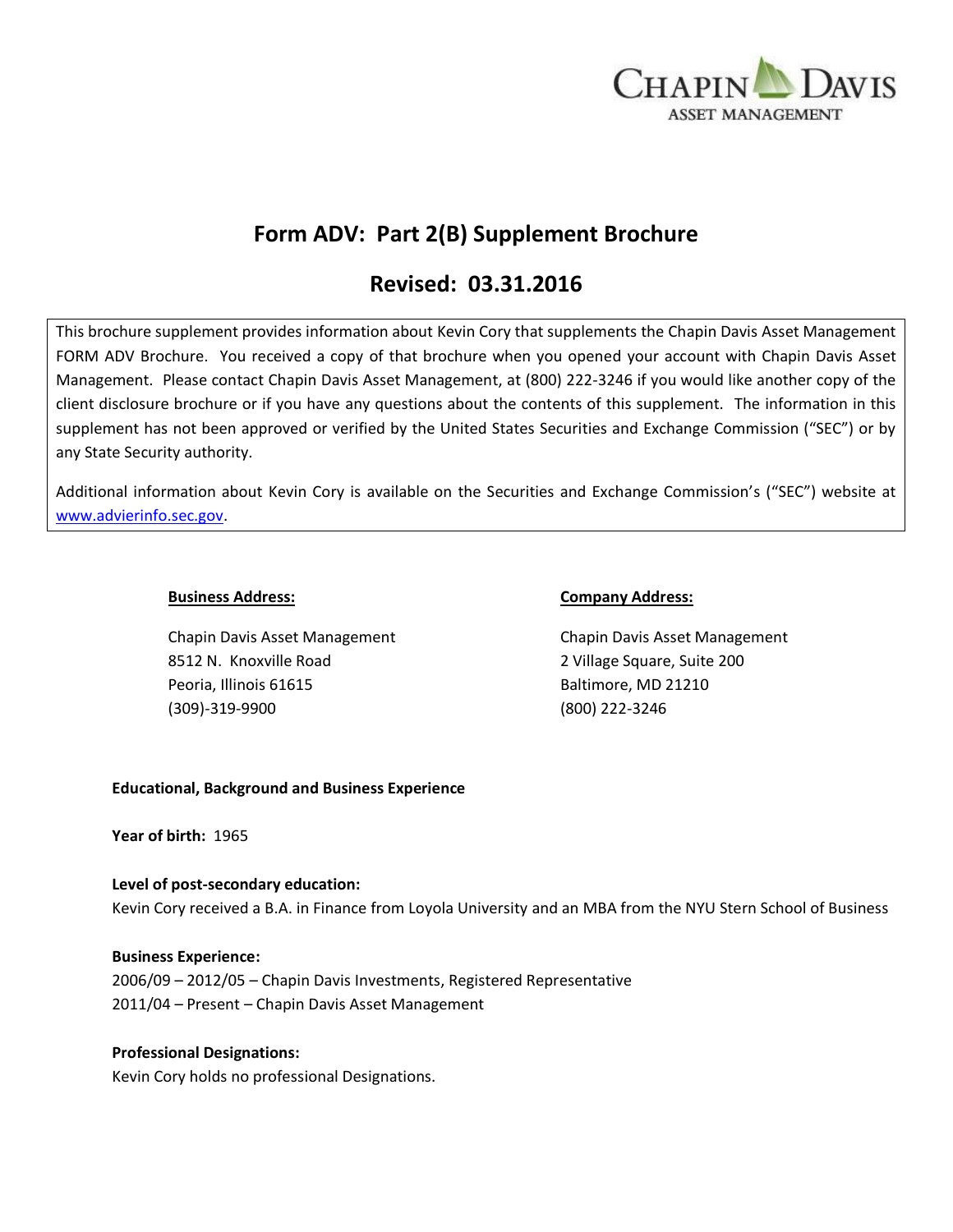#### **Disciplinary Action**

Chapin Davis Asset Management discloses facts regarding any legal or disciplinary events that it deems to be material to a client considering Kevin Cory to act as their Investment Advisor Representative. Chapin Davis Asset Management is not aware of any events applicable to this item. FINRA's Brokercheck<sup>®</sup> [http://www.brokercheck.finra.org](http://www.brokercheck.finra.org/) may have additional information regarding the disciplinary history of Kevin Cory that is not included in this brochure supplement.

#### **Other Business Activities**

In addition to being an Investment Advisor Representative with Chapin Davis Asset Management, Kevin Cory is also a Registered Representative at Chapin Davis Investments, a Broker/Dealer. Kevin Cory spends more than 10% of his time acting in both capacity. As an Investment Advisor Representative and Registered Representative, Kevin Cory can offer clients both advisory programs and services and non-advisory programs. This may present a conflict of interest. However, as an Investment Advisor Representative of Chapin Davis Asset Management, Kevin Cory has a responsibility to make recommendations that are in the best interest of each customer.

#### **Additional Compensation**

Product companies (including our affiliates) with which we have agreements work with Chapin Davis Asset Management and our financial advisors to provide education and other support to help distribute their products. These companies may pay for training and education events, seminars or other similar events for employees, financial advisors, clients and prospective clients. They may also reimburse entertainment. A financial advisor may also receive a service fee, expense reimbursement, or other payments from other companies. These service fees, as well as incentive programs and cash and/or noncash compensation, all are strictly regulated by the SEC and Financial Industry Regulatory Authority, as well as Chapin Davis Asset Management internal compliance policies.

Your Financial Advisor may also engage in the sale of insurance products as a licensed agent or broker of Chapin Davis Insurance. In your Financial Advisors' capacity as a registered representative of a broker dealer, or as a licensed insurance agent or broker, your financial advisor will receive brokerage and insurance commissions for these services.

#### **Supervision**

Investment Advisor Representatives' activities are supervised by registered principals in their office of supervisory jurisdiction and individuals therein, including any or all of the following Investment Advisor Representatives' direct registered principals, central supervision personnel who report to the Chief Compliance Officer of Chapin Davis Asset Management.

| Supervisor:   | <b>Stephanie N. Elliott</b> |
|---------------|-----------------------------|
| Title:        | COO & CCO                   |
| Phone number: | (800) 222-3246              |